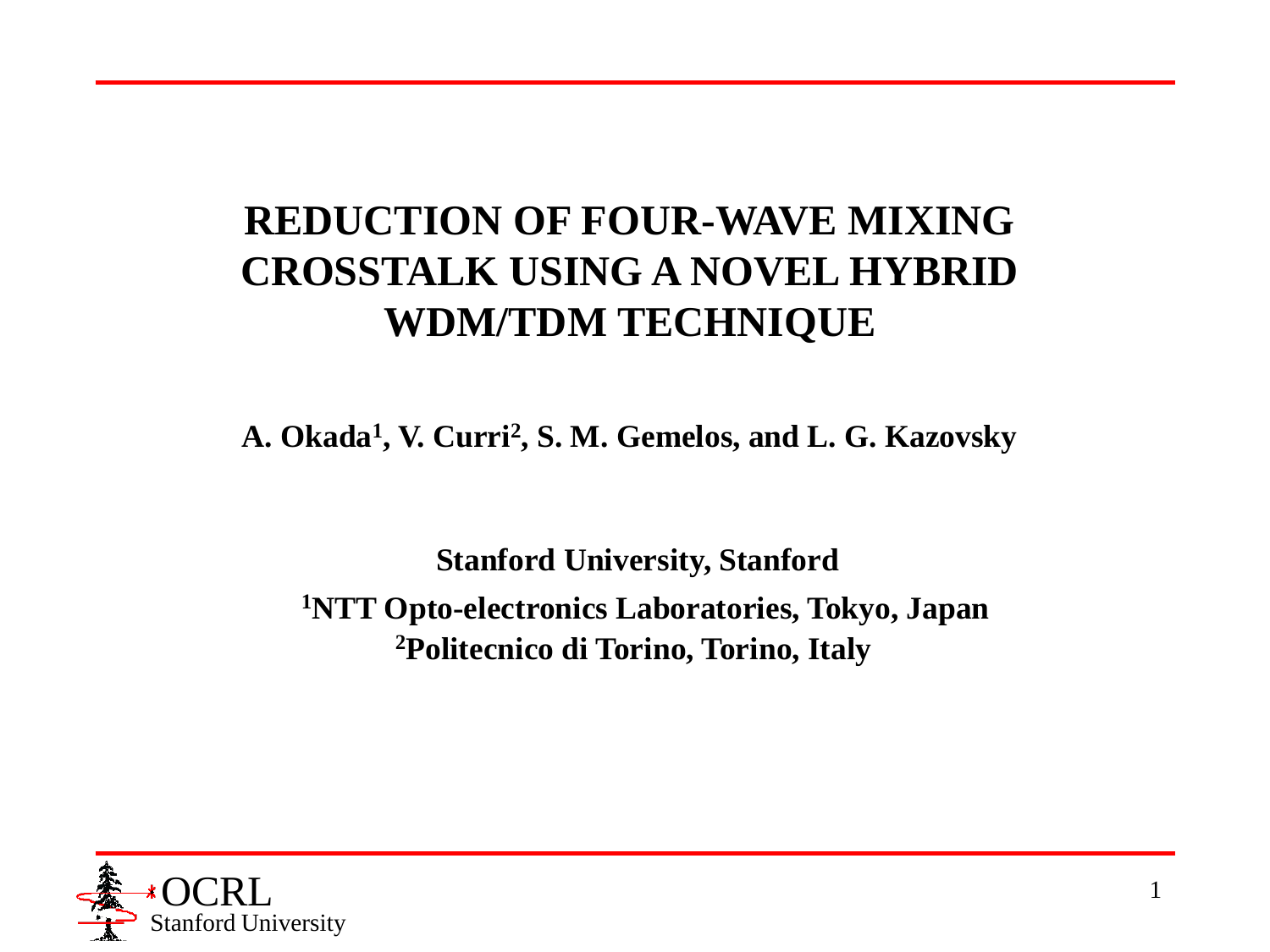Four-wave mixing is a serious cause of system impairment in multi-channel transmission systems.



FWM efficiency strongly depends on phase matching condition.

$$
\Delta \beta = \beta_F + \beta_k - \beta_i - \beta_j
$$

 $\beta$ : Propagation constant

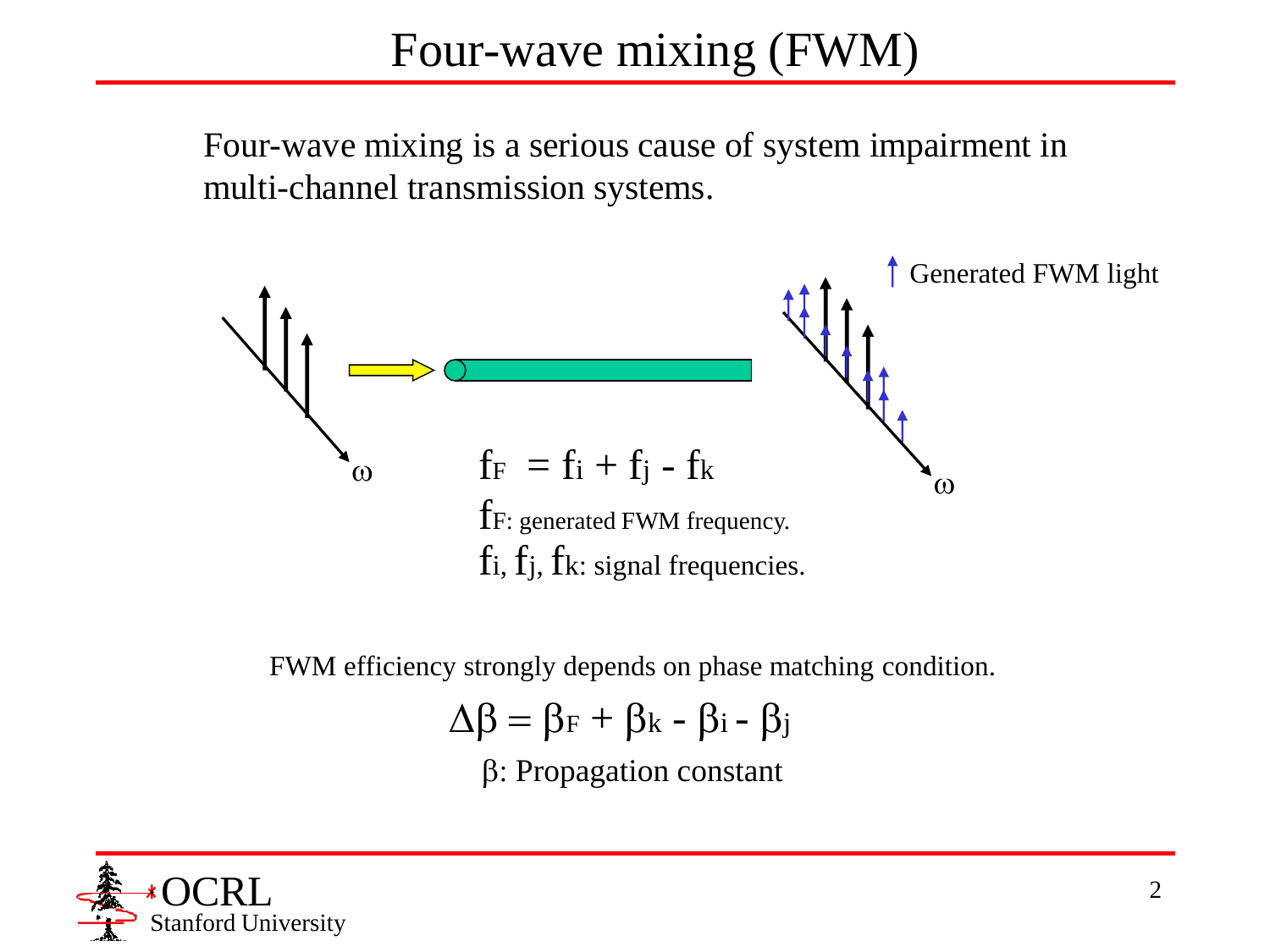# Power penalty caused by FWM effect



*Transmission degradation is most severe near zero-dispersion wavelength.*

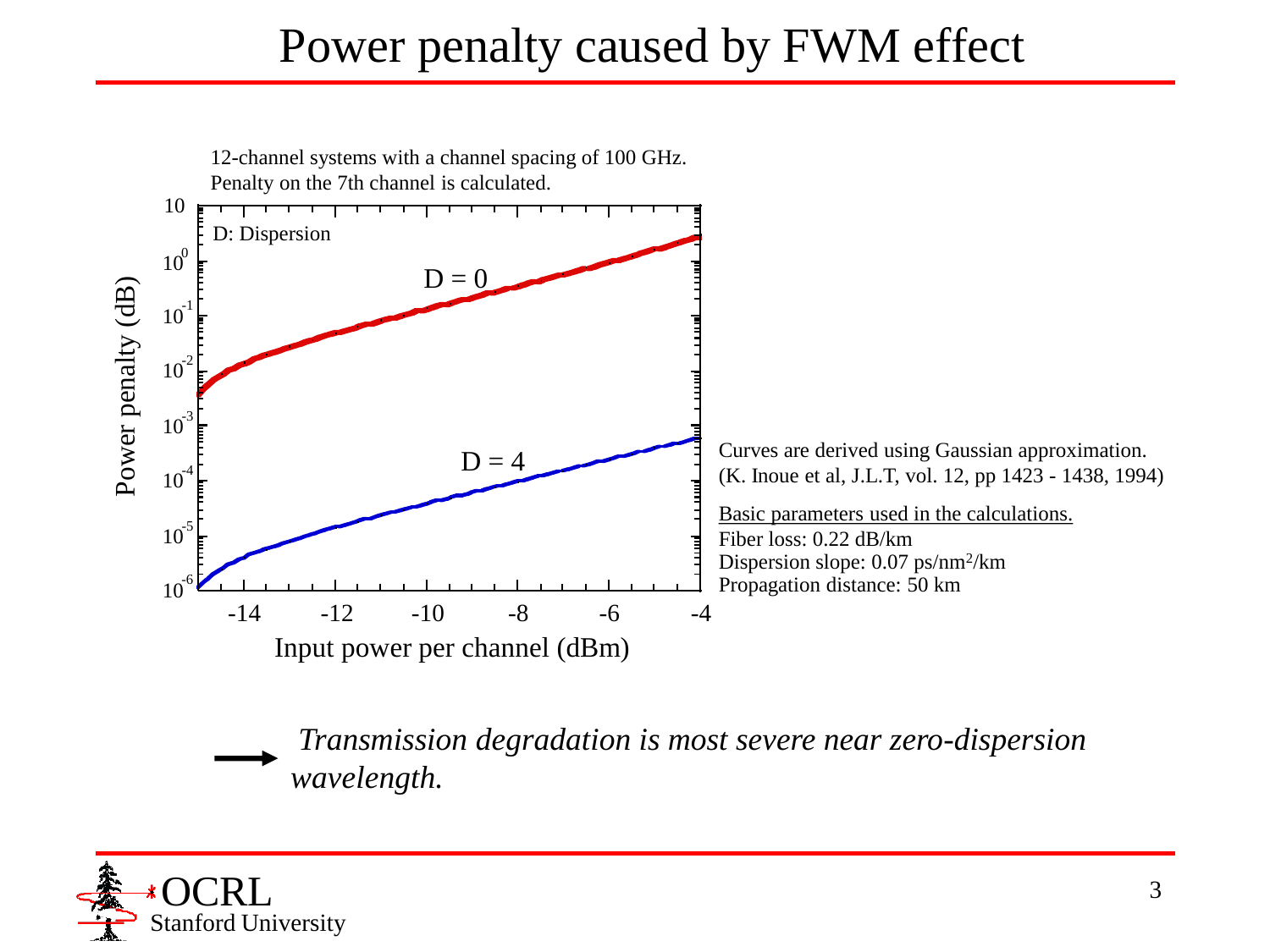# FWM crosstalk reduction techniques

Use of non-zero dispersion-shifted fibers.

- $\rightarrow$  Create enough phase mismatch between each channels for suppressing the FWM.
- Use of unequally spaced channels.
	- $\rightarrow$  Generated FWM frequencies do not fall at the signal channel wavelengths.
- Bit-phase arranged RZ signals.
	- $\rightarrow$  Shifting the bit phases of specific RZ signals by half-bit against the other signals to reduce interaction between channels.
- Use of optical fibers with large effective area.
	- $\rightarrow$  Reduce optical power density.

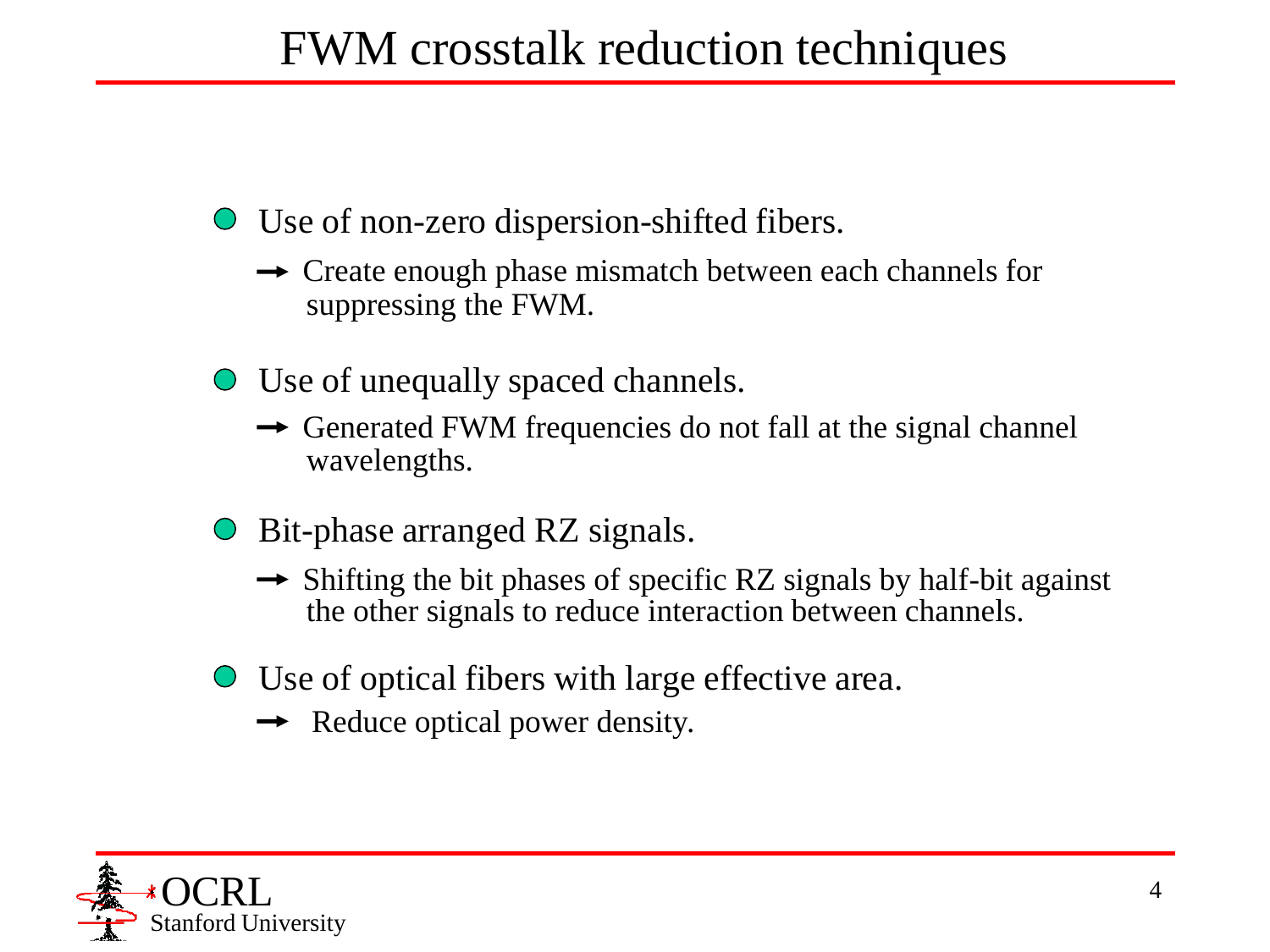#### Hybrid WDM/TDM approach for FWM crosstalk reduction

Each channel in a group is multiplexed in time domain. *The generated FWM lights are less likely to overlap in time domain with the signal of the same frequencies.*  TDM

Time slots of each group are adjusted to be identical.

*The frequencies of channels occupying the same time slot is unequally spaced in frequency domain. As a result, the generated FWM will not fall at the signal frequencies*.





WDM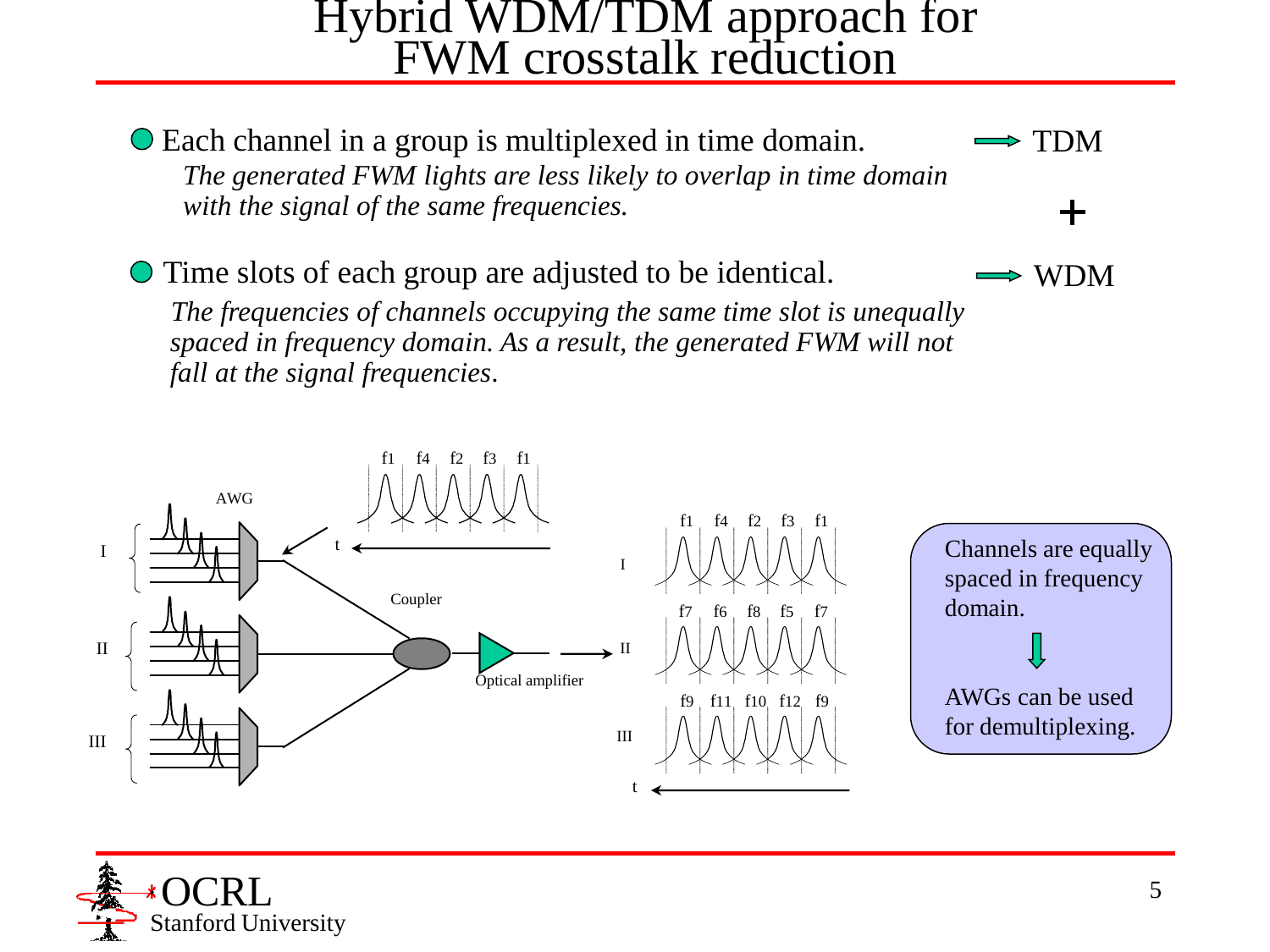

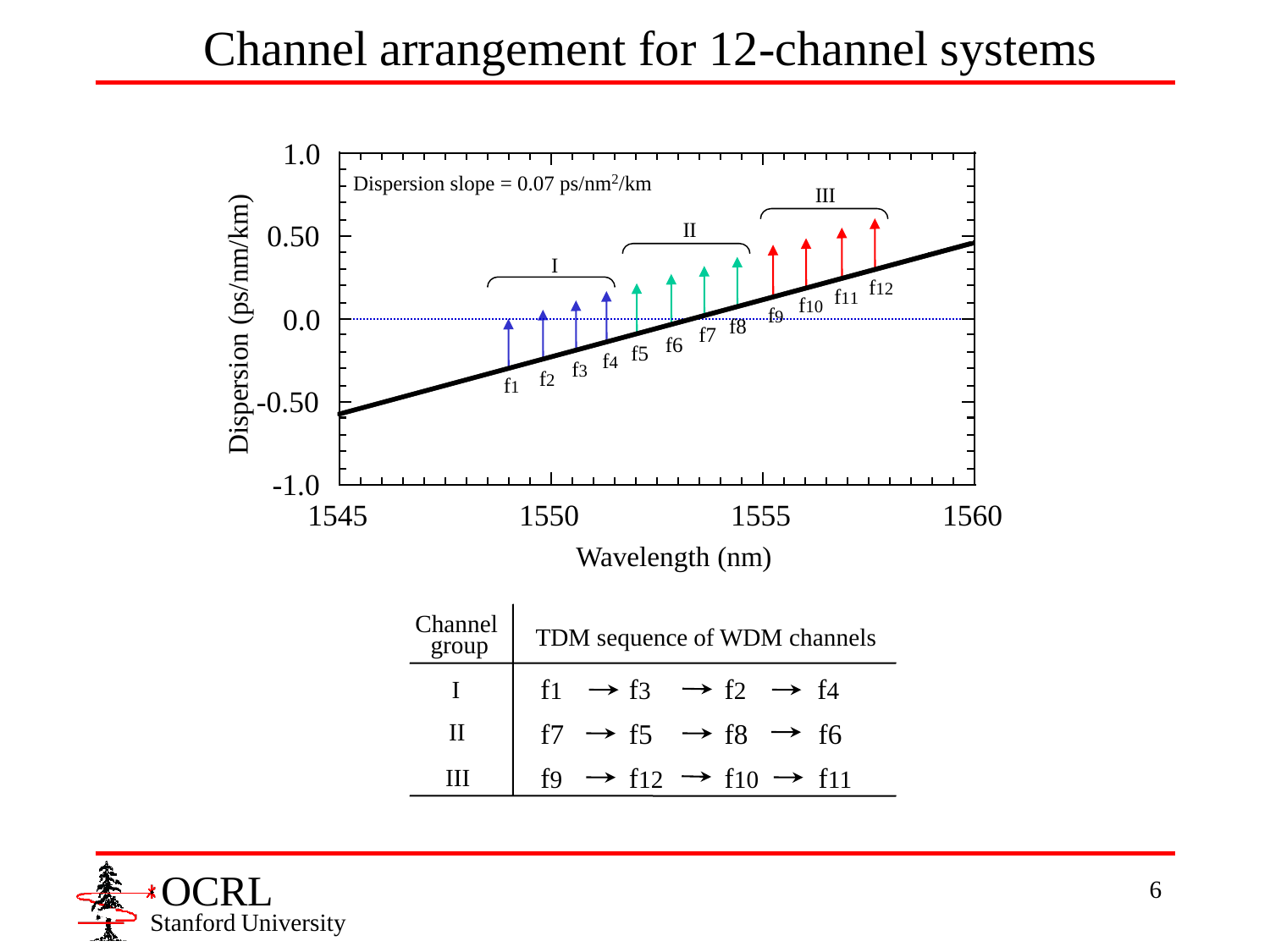## Relative time delay of channels



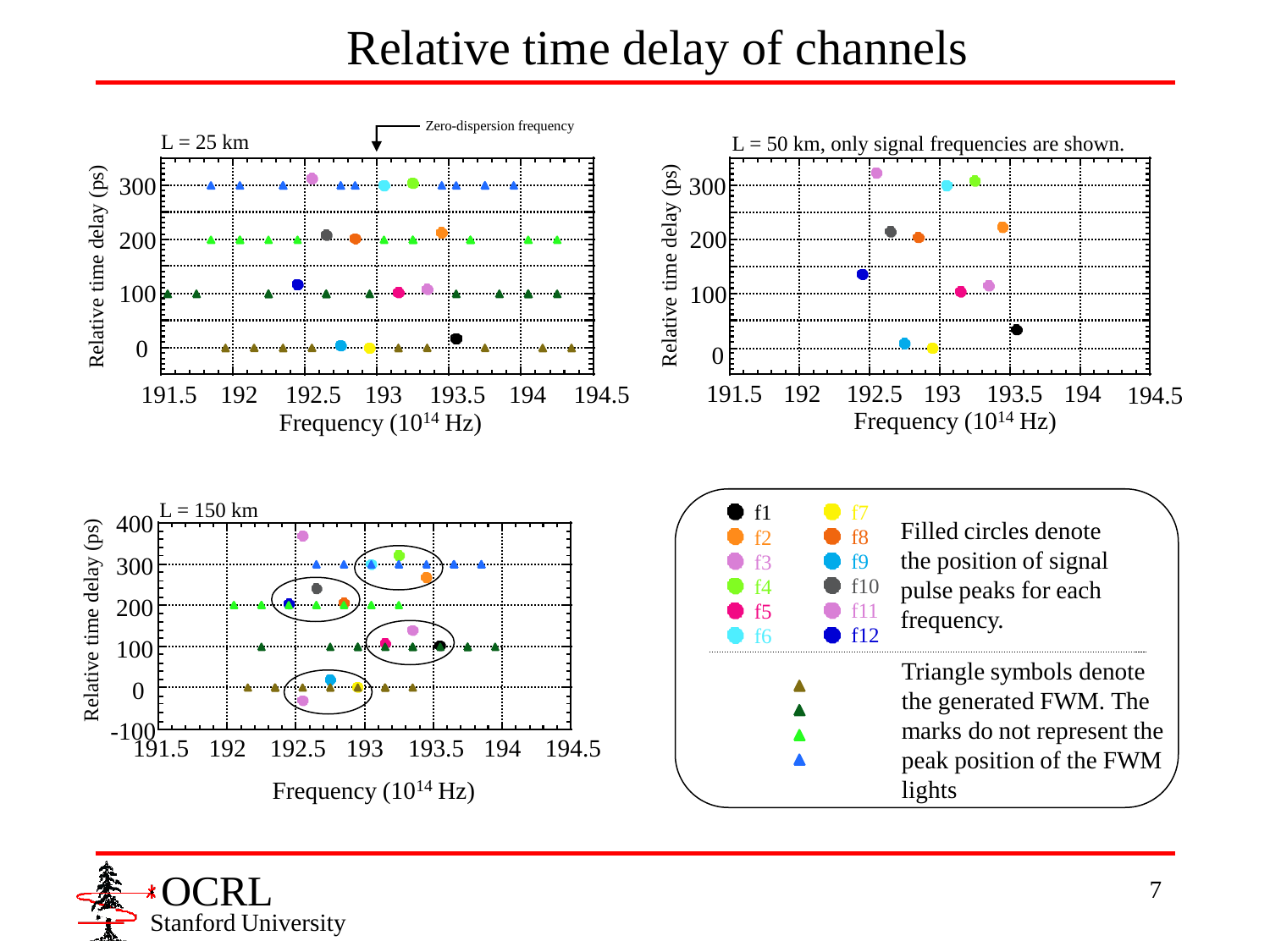- 4-channel 2.5 Gb/s per channel systems (10 Gb/s) with/without employing the hybrid WDM/TDM technique.
	- 100 GHz spacing 50 GHz spacing
- 12-channel 2.5 Gb/s per channel systems (30 Gb/s) with/without employing the hybrid WDM/TDM technique.
	- 100 GHz spacing
	- EDFA's output power of 1 mW and 3 mW.

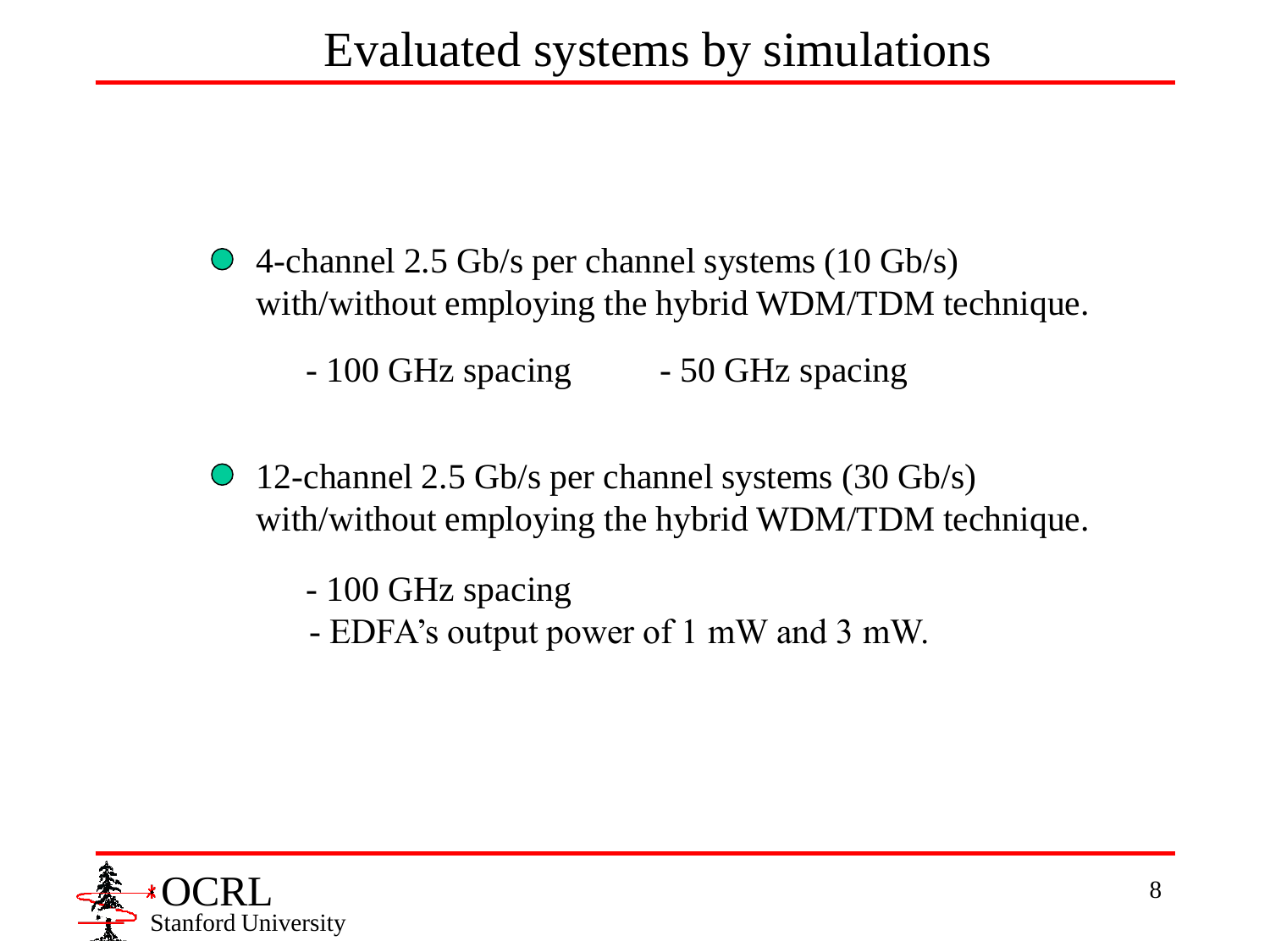#### **Simulation scheme**

- Solving the nonlinear Schrödinger equation using the *split-step Fourier method.*
- Polarization-related phenomena, such as *fiber birefringence* and *polarization-mode dispersion* were taken into account.

Simulations are performed using OptSim (Optical Communication Systems Simulator) developed by ARTIS.

*Reference web page : http://www.artis.it/OPTSIM/index.html*

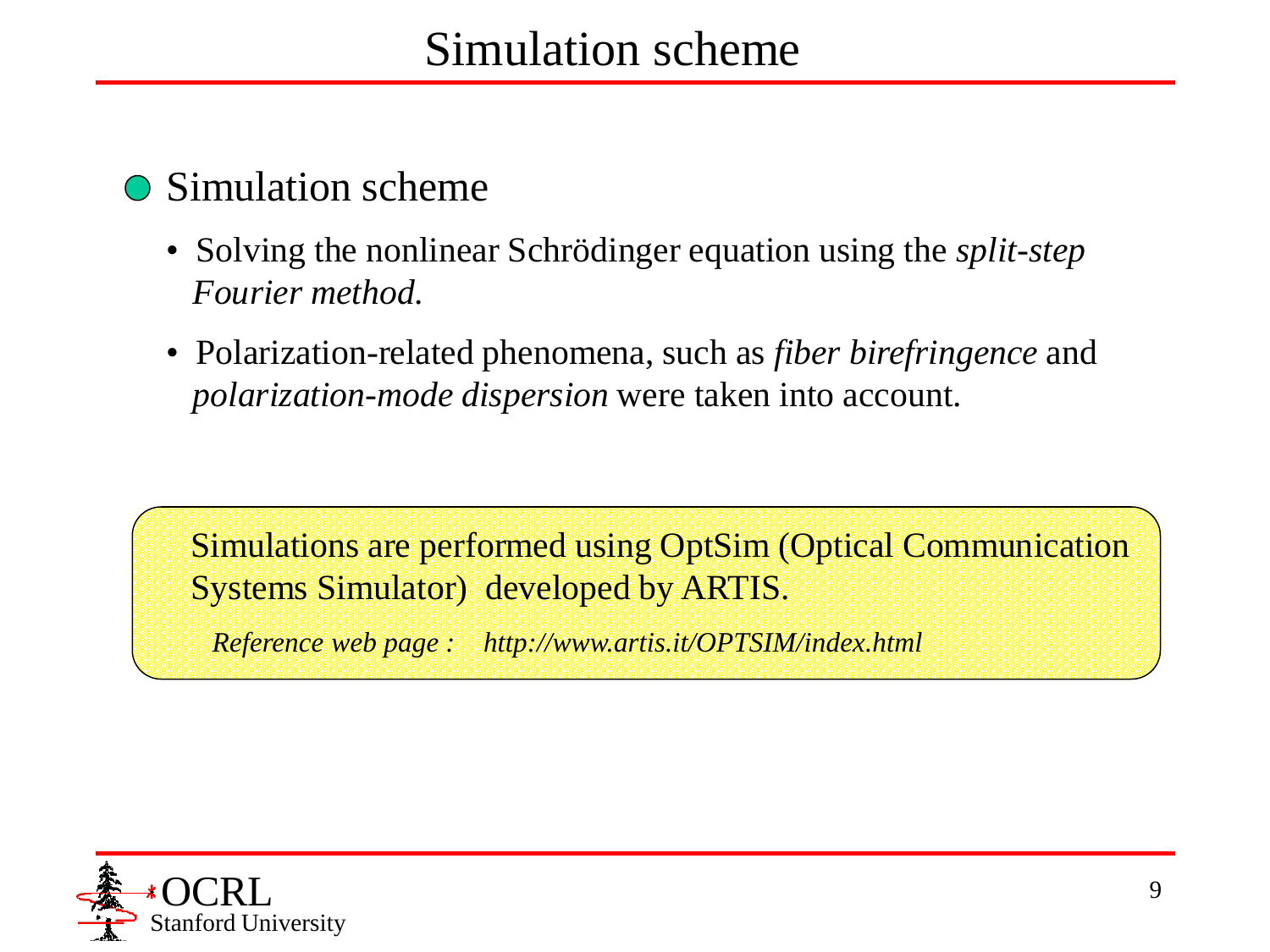## Simulation parameters



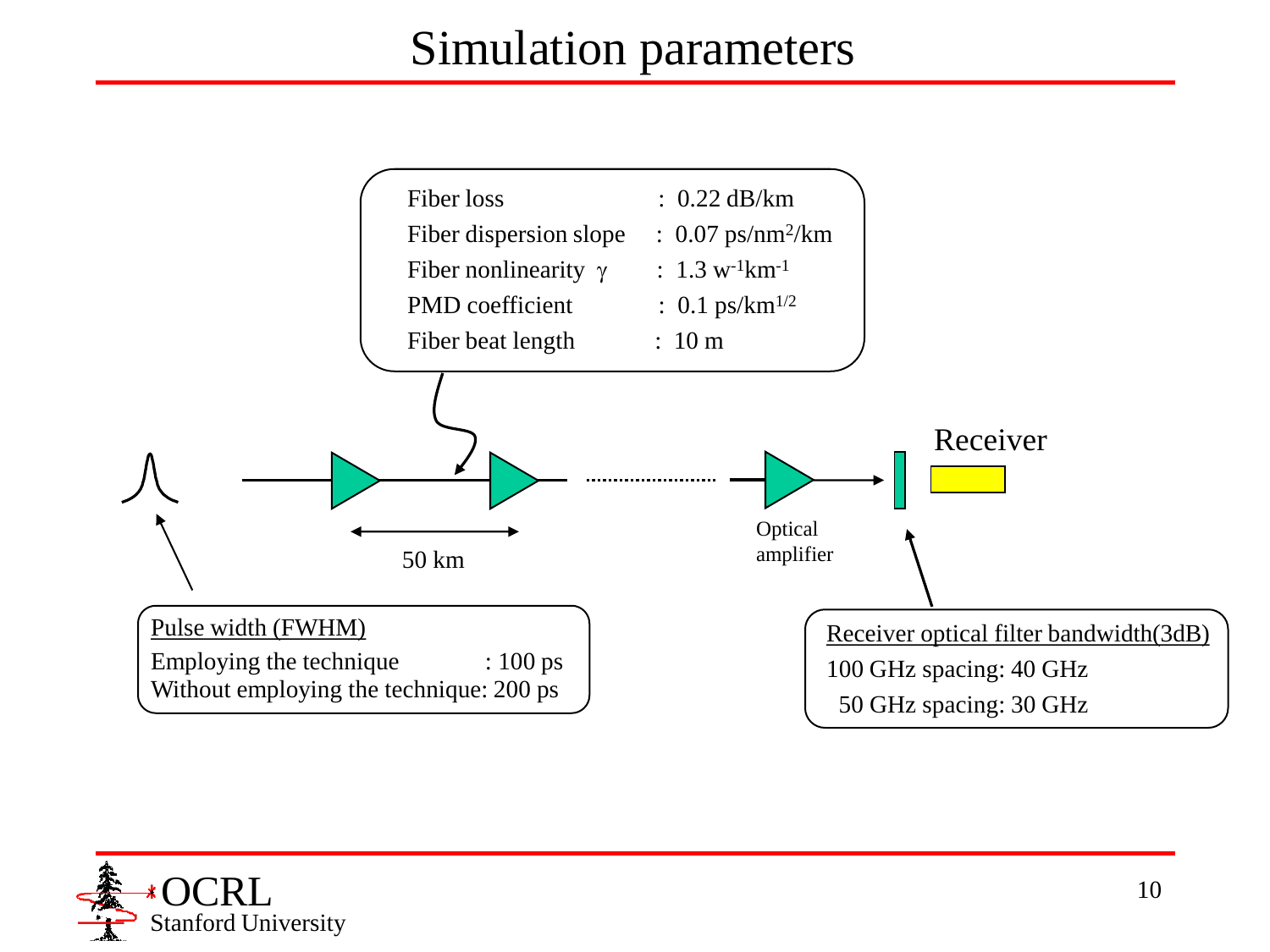## Results of 4-channel 2.5 Gb/s system

Without employing the WDM/TDM technique. 100 GHz spacing (200 km)



Pulse width (FWHM) : 200 ps

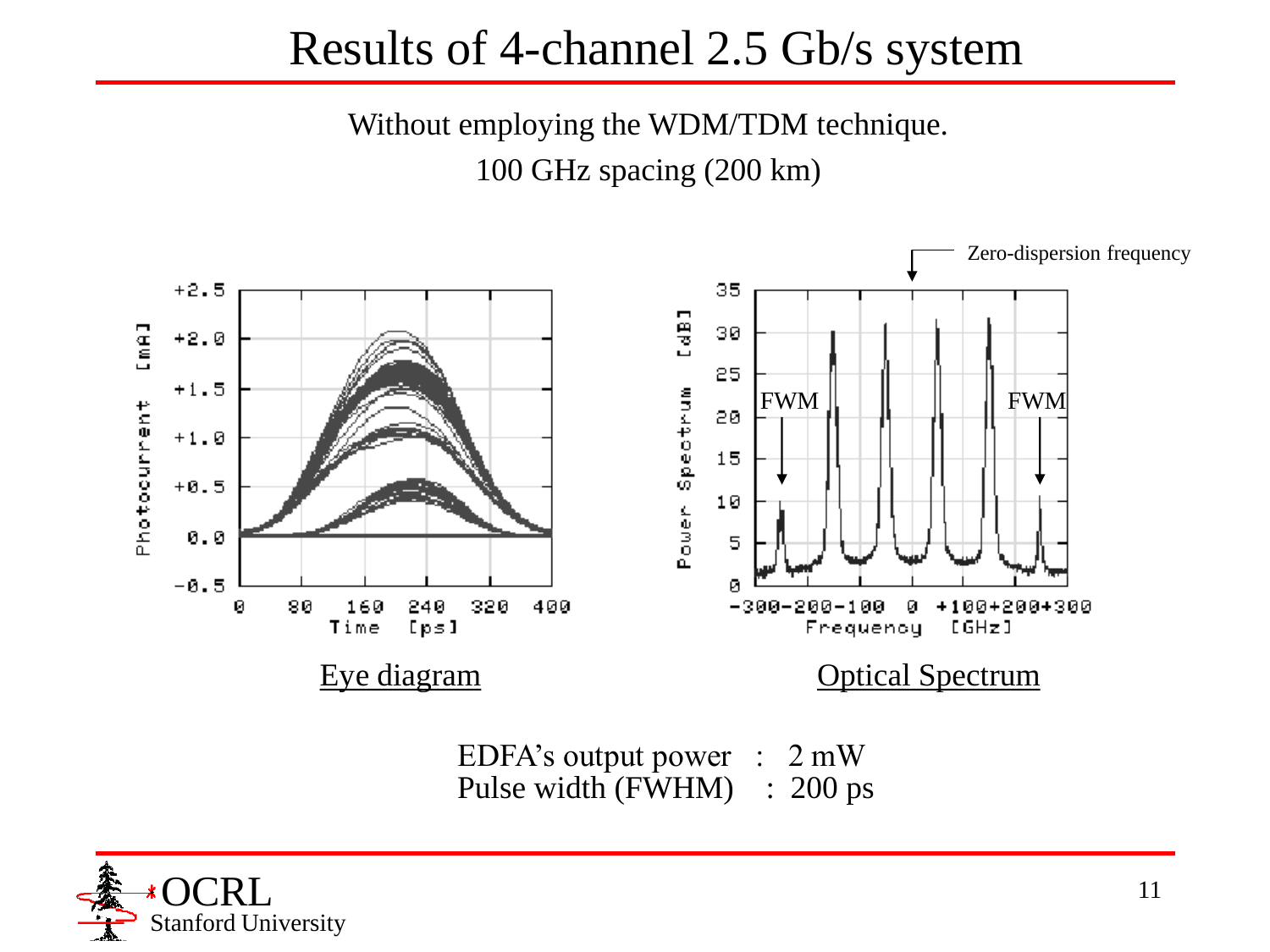## Results of 4-channel 2.5 Gb/s systems

## Eye diagrams

Employing the WDM/TDM technique. 100 GHz spacing (1000, 2000, 4000km)



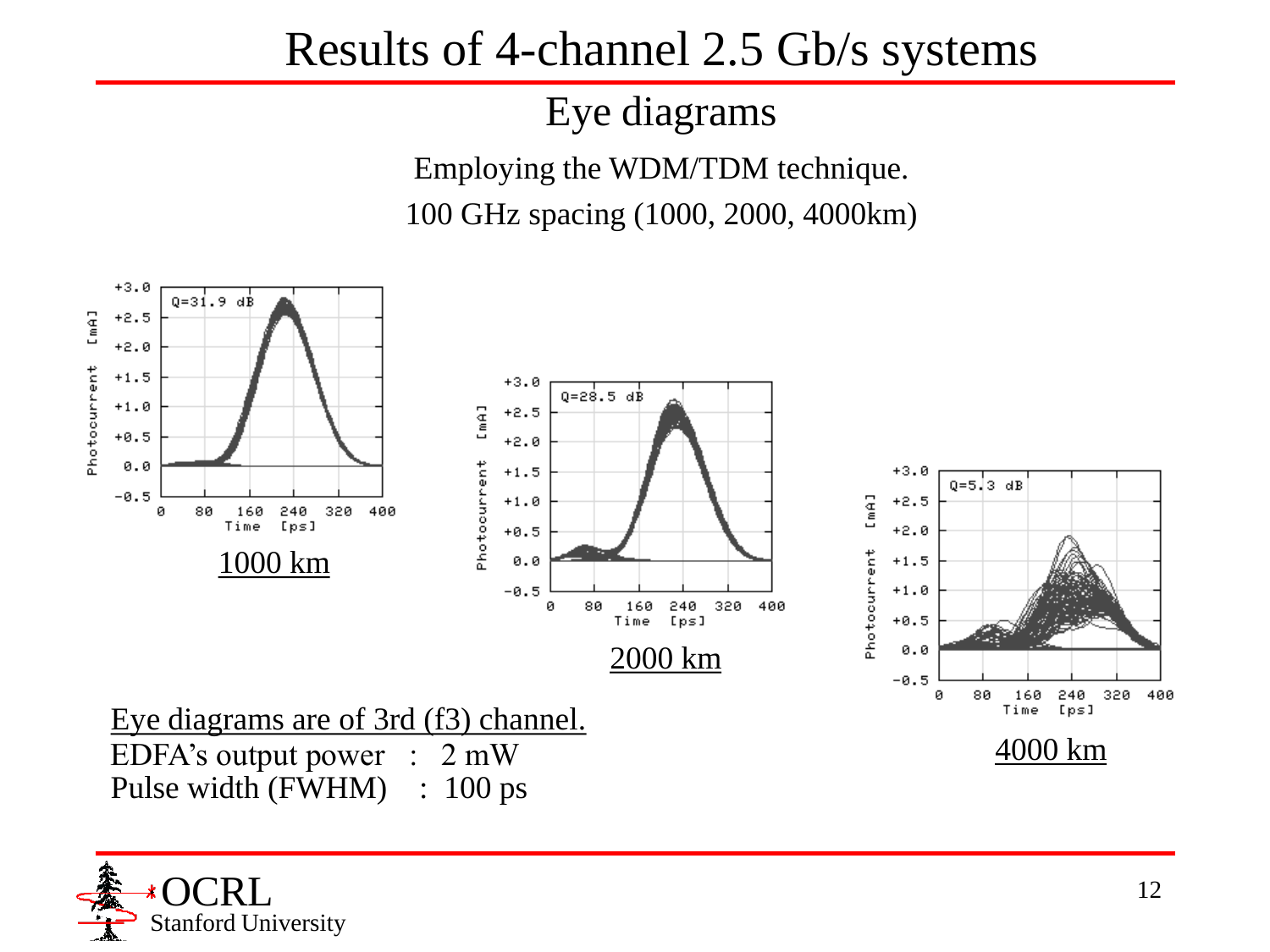## Results of 4-channel 2.5 Gb/s systems

#### Optical Spectra

Employing the WDM/TDM technique. 100 GHz spacing (1000, 2000, 4000km)



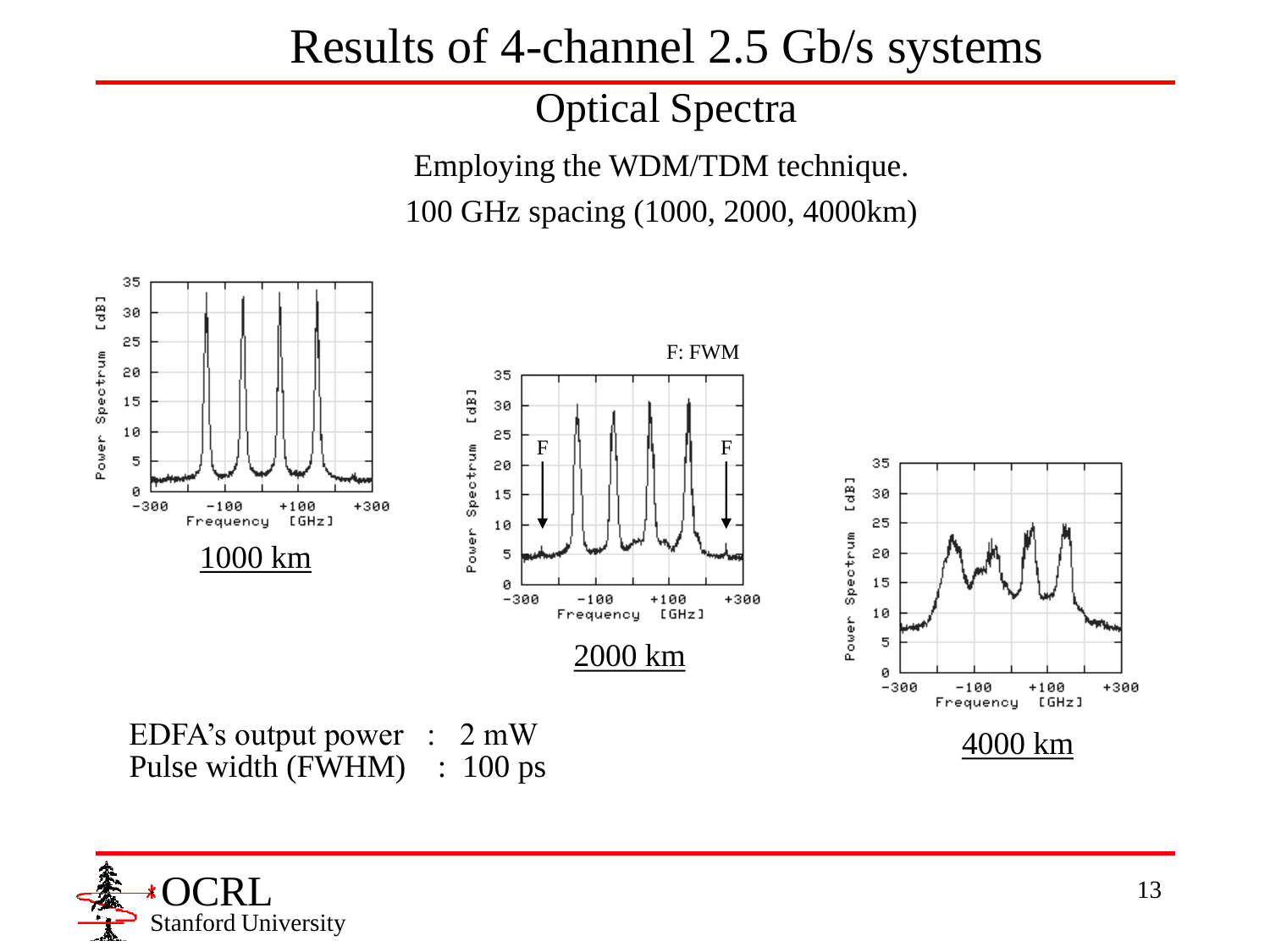## Q-factors as a function of propagation distance

2.5 Gb/s 4-channel system 100 GHz and 50 GHz spacing



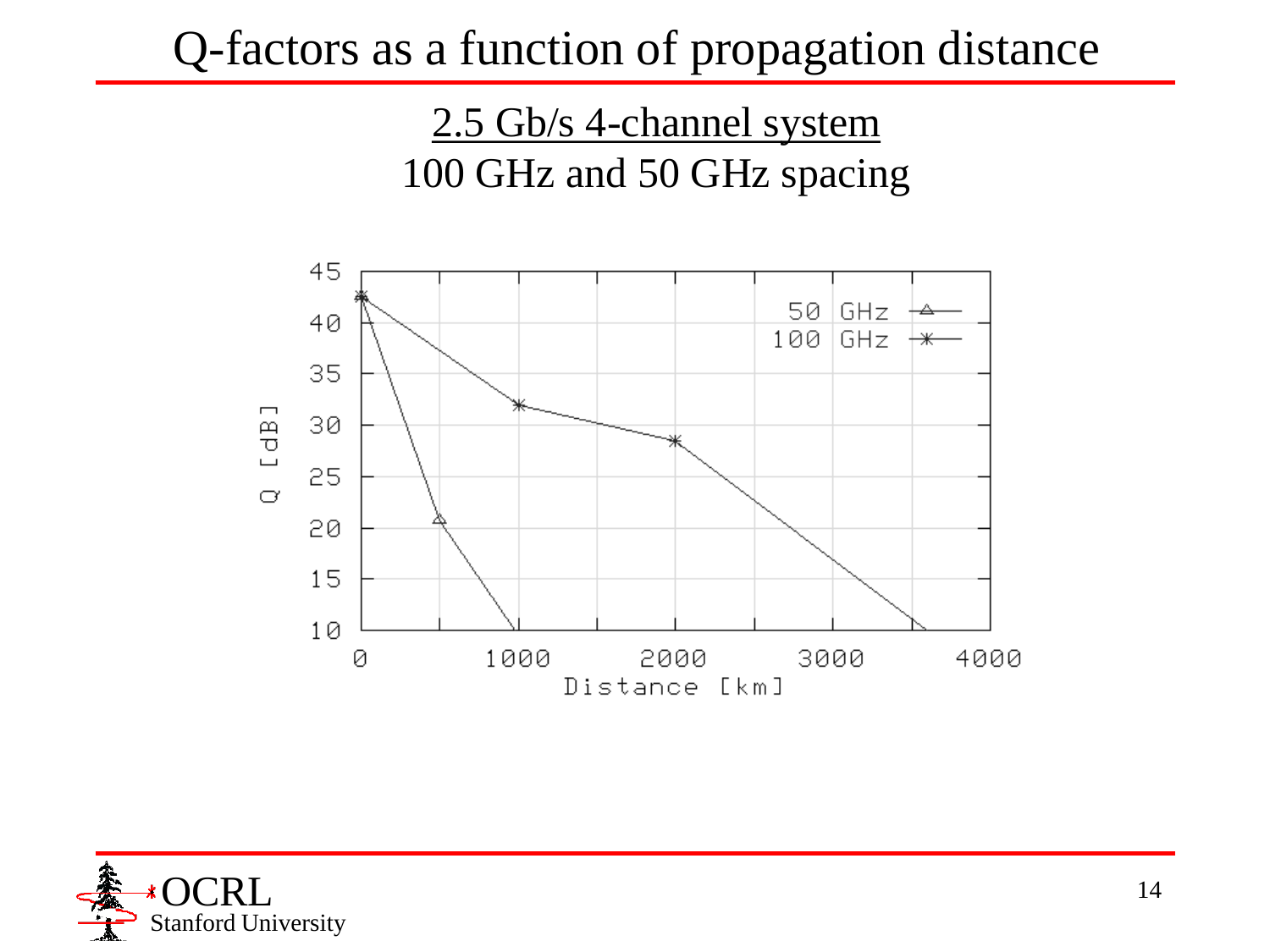## Results of 12-channel 2.5 Gb/s system

Without employing the WDM/TDM technique. 100 GHz spacing (200 km)



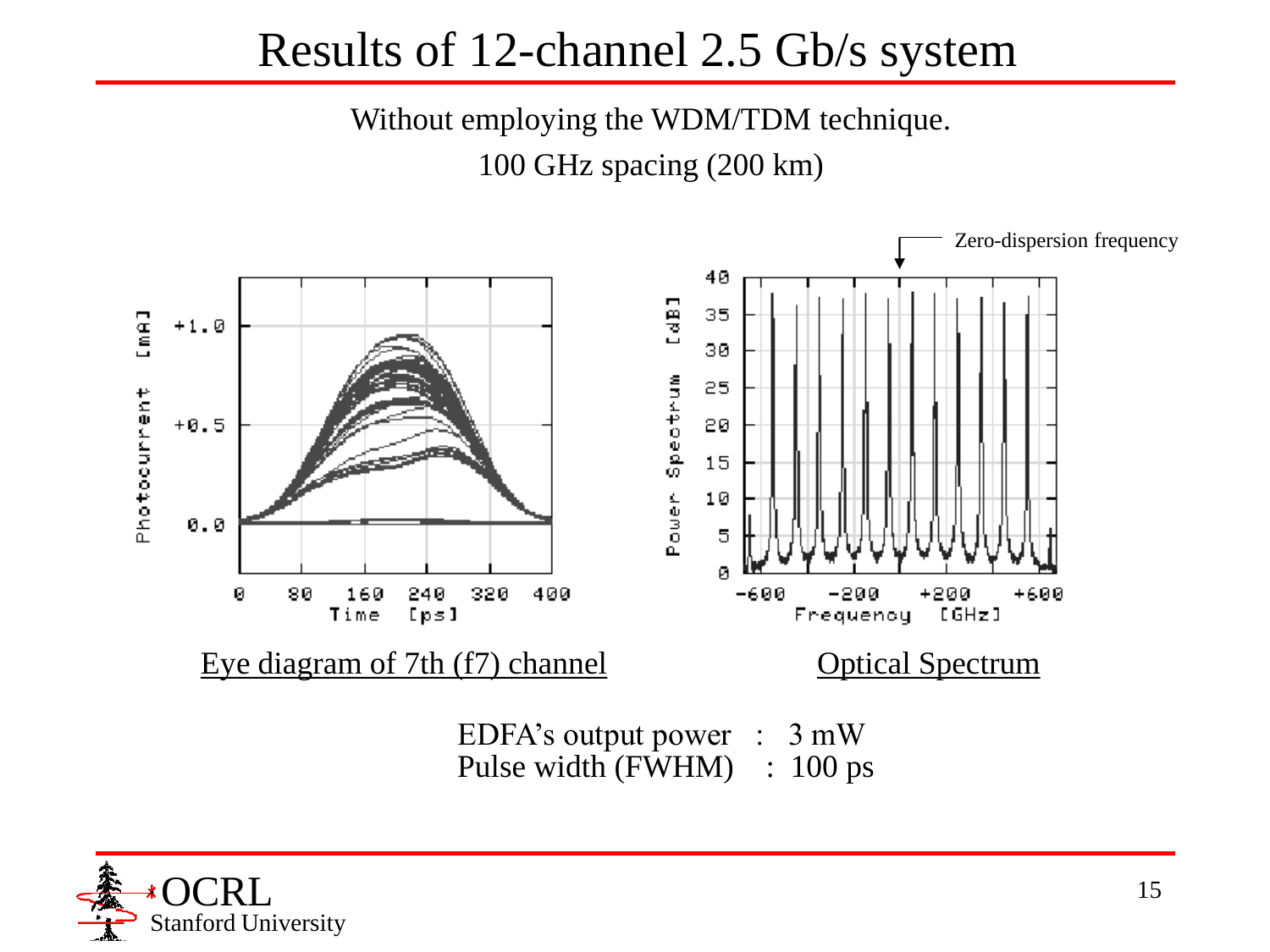## Results of 12-channel 2.5 Gb/s system

Employing the WDM/TDM technique. 100 GHz spacing (1000 km)



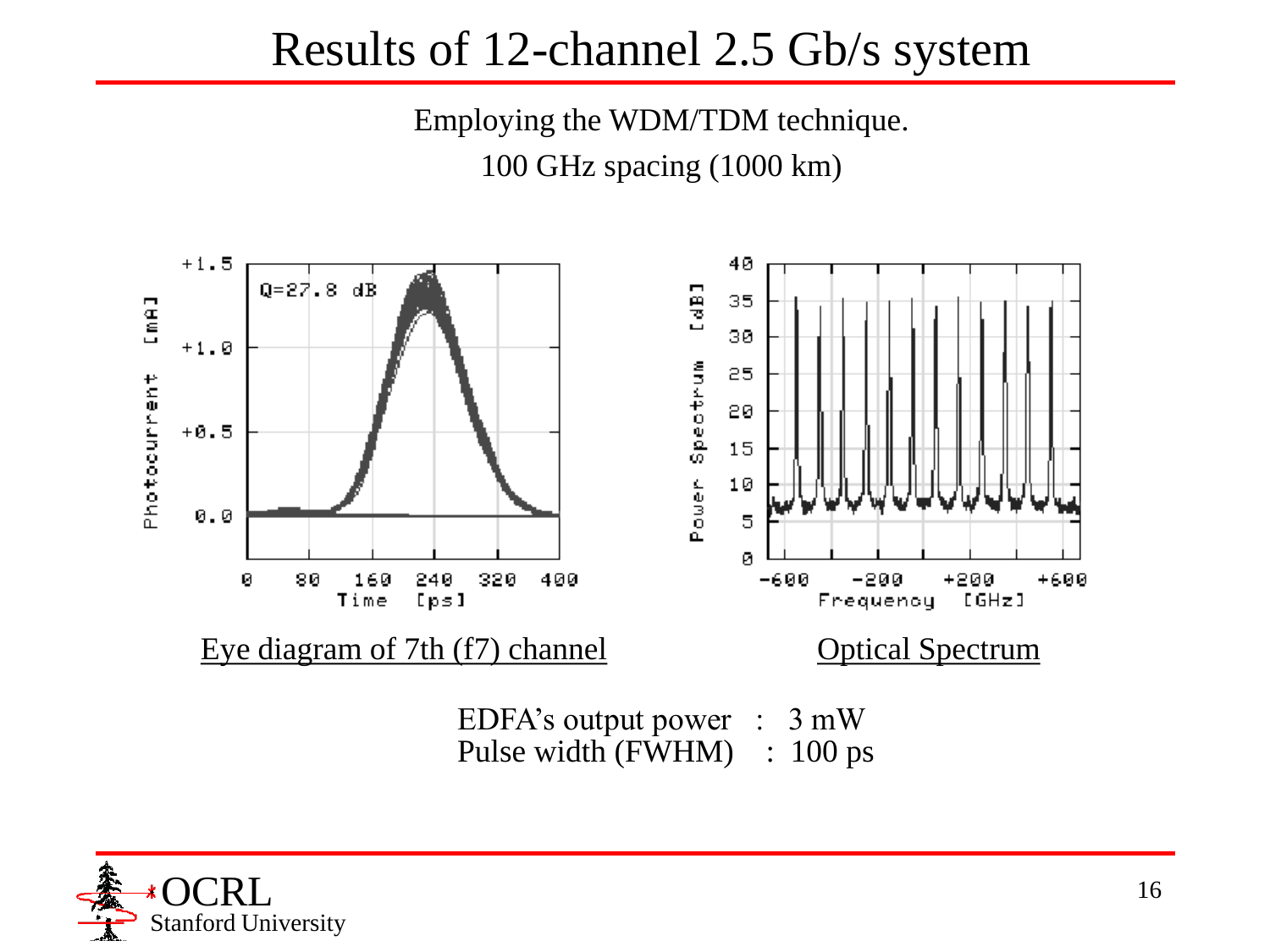Q-factors as a function of propagation distance

### 2.5 Gb/s 12-channel system 100 GHz spacing



Pulse width (FWHM) : 100 ps

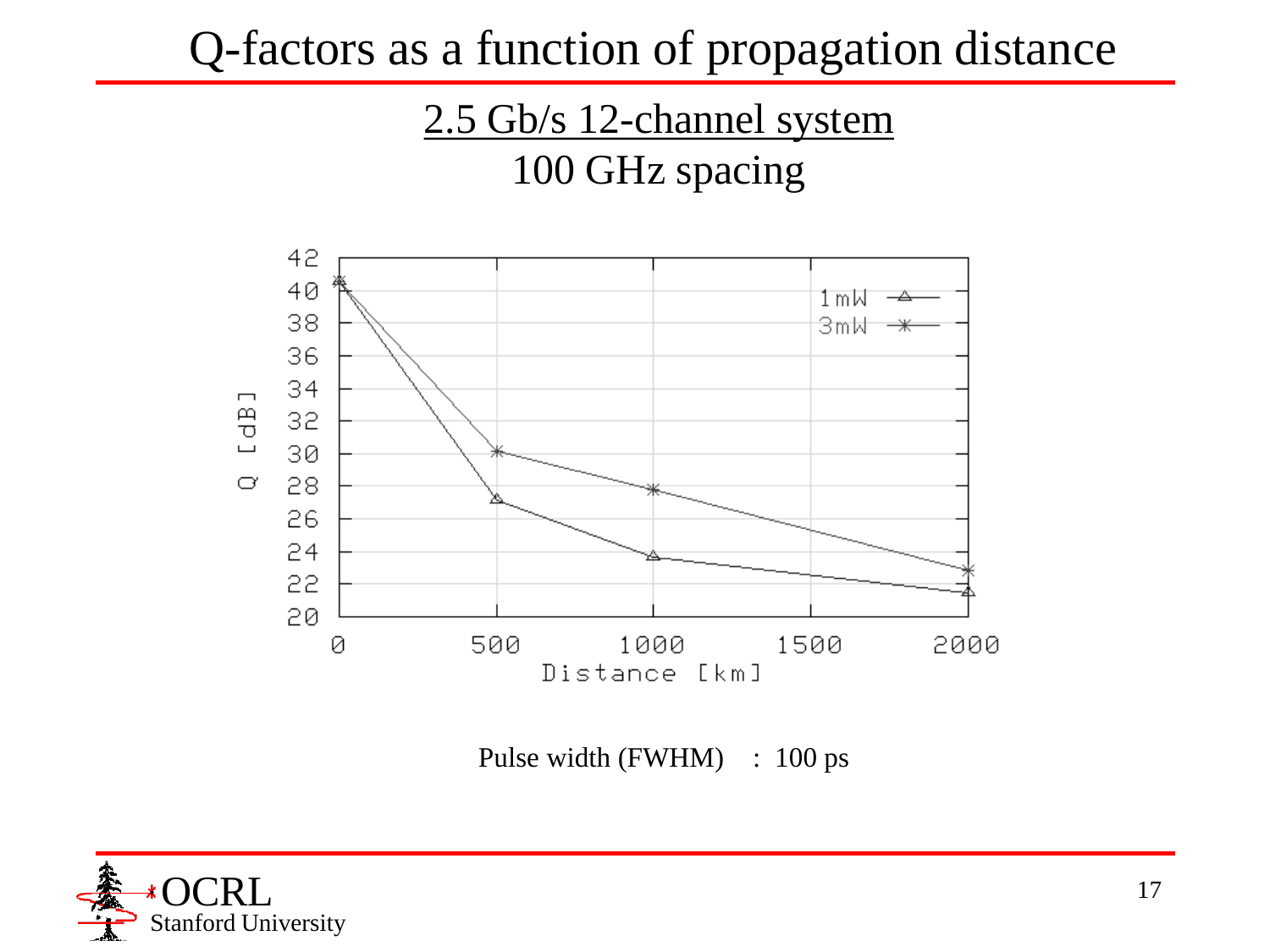- Hybrid WDM/TDM technique is proposed to reduce the transmission impairment due to FWM in systems operating close to zero-dispersion wavelength.
- Effectiveness of the technique is confirmed by simulations for dispersion-shifted fibers.

According to our simulation results, by employing the proposed technique;

- 2.5 Gb/s 4-channel (total capacity of 10 Gb/s, 100 GHz spacing) system can be transmitted over 2000 km with a Q-factor of 28.5 dB.
- 2.5 Gb/s 12-channel (total capacity of 30 Gb/s, 100 GHz spacing) system can be transmitted over 1000 km with a Q-factor of 27.8 dB and over 2000 km with a Q-factor of 23 dB.